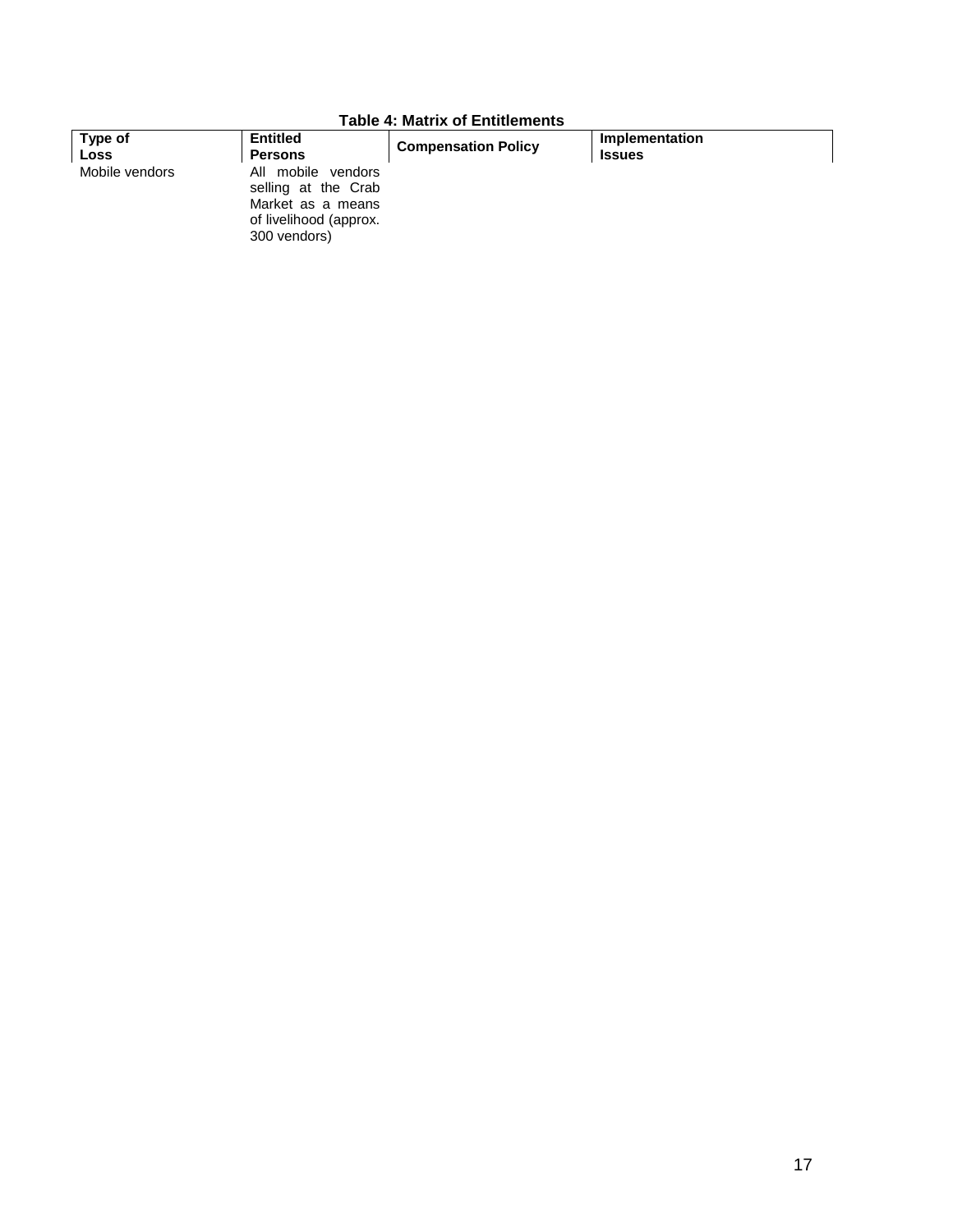during construction are able to return after construction to the same space. Space for mobile vendors to operate will be maintained during and after theperiod of civil works upgrades.

51. Affected persons will be included in the lists of small and medium enterprise owners to receive business support services and training on how to increase their incomes from tourism under the project's capacity development activities (Output 3). This includes training for (i) business planning and management; (ii) how to access microfinance and financial literacy; (iii) service/production group formation/strengthening; (iv) handicraft/food production and marketing, quality enhancement, and efficient production techniques; and (v) hospitality services. The training is to be financed by loan proceeds, coursed through MOT and Department of Tourism. The project will result in higher numbers of tourists and local traffic in the market area and the affected persons will benefit from these investments in tourism training.

52. **Gender.** Women represent two-thirds of the affected business owners at the crab market. Women participated in the consultations leading to the identification of entitlements, and the measures included in the resettlement plan will ensure that they are compensated for any losses. Such consultations will be continued during the entire project cycle from the time of resettlement plan updating, and during implementation to address specific resettlement concerns, such as compensation for business losses. In keeping with the project's categorization as effective gender mainstreaming, women household members will have priority for gaining access to training opportunities. Men will also have opportunities participate in hospitality services and microenterprise training. ated in the consultations leading to the identification<br>ded in the resettlement plan will ensure that they are<br>tations will be continued during the entire project cycle<br>ating, and during implementation to address spec<br>ompe

# **IX. Resettlement Budget**

53. The cost for resettlement will be covered from the counterpart funds of the Royal Government of Cambodia. At the official request of the IRC, the Ministry of Economy and Finance shall provide the funds for the implementation of the resettlement plan in a timely manner through the Provincial Department of Economy and Finance.

54. An accounting procedure and format for the disbursement of compensation will be prepared by the RD-MEF for approval by the IRC. Payment of compensation and any allowances shall be given to the AHs in the office of the commune by the Provincial Department of Economy and Finance in the presence of IRC-WG, Provincial Resettlement Subcommittee (PRS), commune/village chief or committee, and representatives of the AHs.

The total cost of resettlement is estimated at \$11,028. Of this total \$4,950 is the estimated direct cost of compensation for business losses, \$4,240 is the implementation cost, and \$1,838 (20%) has been allocated for contingency. The budget will be updated at the time of the DMS/consultation with AHs. The Royal Government of Cambodia will cover the costs in the resettlement budget (Table 5). The cost for the dismantling and repair of the floors to connect restaurants to the septic tanks at the Crab Market is included in the project's civil works budget (estimated at \$10,000), to be financed by loan proceeds.

| No. | <b>Items</b>                                                              | Unit<br><b>Measure</b> | Rate<br>\$/unit) | Quantity | Amount<br>$($ \$) |
|-----|---------------------------------------------------------------------------|------------------------|------------------|----------|-------------------|
|     | Business income - 3 days, based on estimate of<br>daily sales of \$50 day | AH                     | 150              | 33       | 4.950             |
|     | <b>Direct Cost</b>                                                        |                        |                  |          | 4.950             |
| 2   | Community consultations                                                   | Event                  | 150              | 6        | 900               |

**Table 5: Resettlement Budget – Kep Crab Market**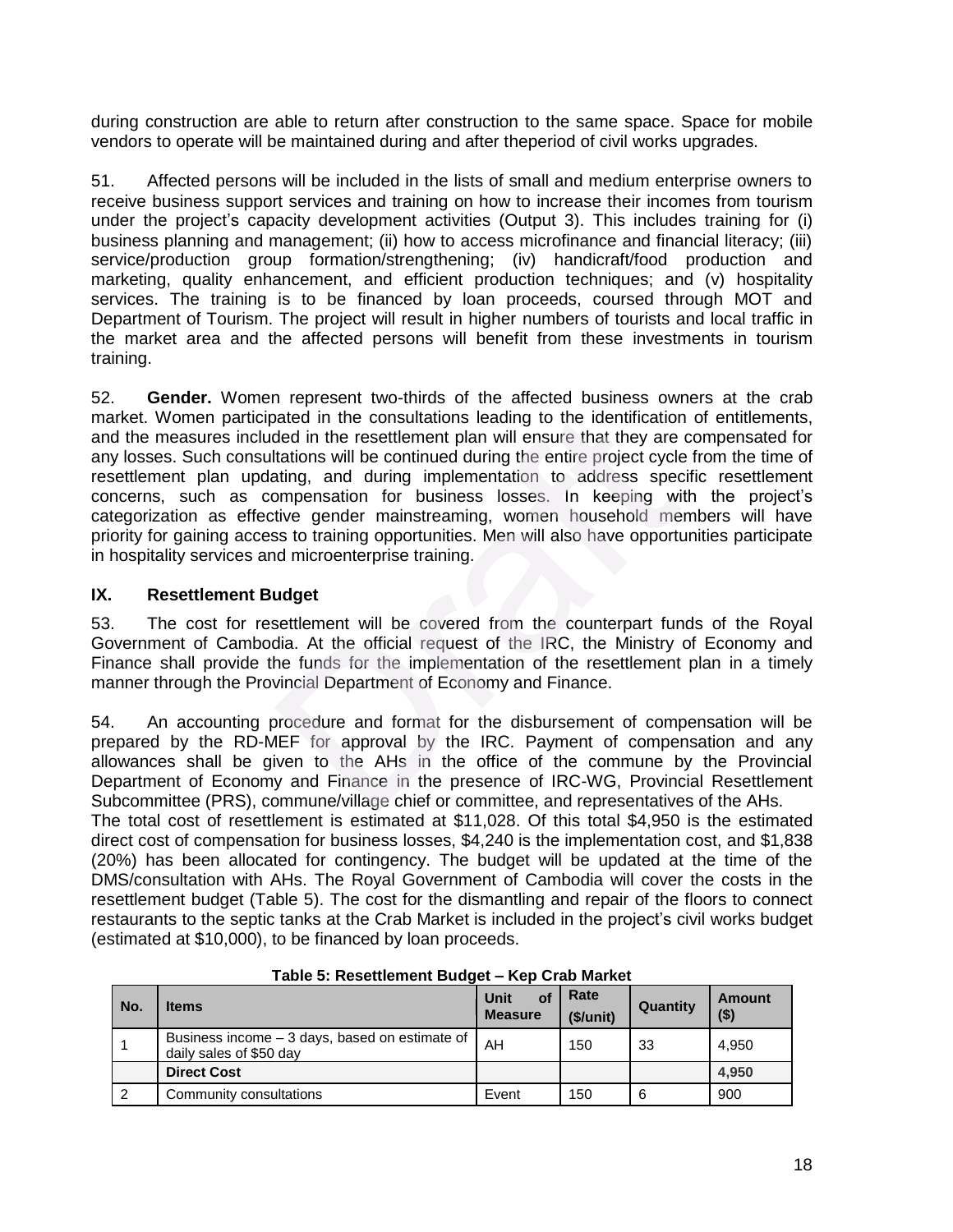| 3 | Set up temporary market site <sup>a</sup> | Lump-sum |   | 1,000  |
|---|-------------------------------------------|----------|---|--------|
| 4 | Capacity building for RP implementation   | Lump-sum |   | 1,500  |
| 5 | Monitoring                                | 5%       | - | 420    |
| 6 | Administrative costs                      | 5%       |   | 420    |
|   | <b>Implementation Cost</b>                |          |   | 4,240  |
|   | <b>Contingency</b>                        | 20%      |   | 1,838  |
|   | <b>Total</b>                              |          |   | 11,028 |

<sup>a</sup>For mobile vendors at crab market during civil works construction, if necessary. Source: PPTA consultants.

# **X. Institutional Arrangements**

55. **The Ministry of Tourism (MOT).** MOT is the project's executing agency and will oversee all project activities including RPs. MOT will establish a Project Coordination Unit (PCU) that will assure coordination of the implementation of this resettlement plan. The MOT/PCU and MPWT shall nominate its officials to participate in the resettlement implementation under the guidance of the Inter-Ministerial Resettlement Committee (IRC) . MOT and the PCU will coordinate closely with the IRC and IRC Working Group (IRC-WG) on all matters of involuntary resettlement, working closely with the Resettlement Department of the MEF (RD-MEF) to prepare, and update the RP. MOT's specific tasks include the following: coordination of the implementation of this resettle<br>
If shall nominate its officials to participate in the guidance of the Inter-Ministerial Resettlement Co<br>
coordinate closely with the IRC and IRC Working Grosetlement<br>
re

- Secure the approval of the RP from the IRC;
- Secure prior approval by IRC and the ADB for any variations in the approved RP;
- Update the RP after the detailed measurement survey (DMS);/consultation with AHs during actual implementation .
- Secure the data base of affected households and assets that will be gathered during the preparation and updating of the RP.
- Prepare progress reports/internal monitoring on overall project implementation including the RP implementation and submit to the IRC and ADB.

56. The Kep Provincial Department of Tourism (DOT) will establish a Project Implementation Unit comprising staff of the DOT and DPWT. The PIU will have one full time Safeguards Officer to coordinate implementation of the RP. The PCU will provide technical assistance to PIU as necessary.

57. **Inter-Ministerial Resettlement Committee**. Based on the Prime Minister Decision No. 13, dated 18 March 1997, the Inter-Ministerial Resettlement Committee (IRC) was firstly established in 1999 to review and evaluate the resettlement impact and land acquisition for Phnom Penh-Ho Chi Minh City Highway Project funded by the ADB Loan 1659-CAM. The IRC is a collective entity composed of representatives from different line ministries, such as the MPWT (Project Executing Agency), the Council of Ministers (COM), the Ministry of Agriculture, Forestry and Fisheries (MAFF); Government Delegate in Charge of Phnom Penh Capital City; and Governor and Deputy Governor of the Provinces where the project located (Kandal, Preyveng and Svayreang Provinces). The IRC has emerged as the decision making body on resettlement issues and has since been involved in other foreign-assisted government infrastructure projects with involuntary resettlement. The MEF is the permanent Chair of the IRC and represents it for all development projects.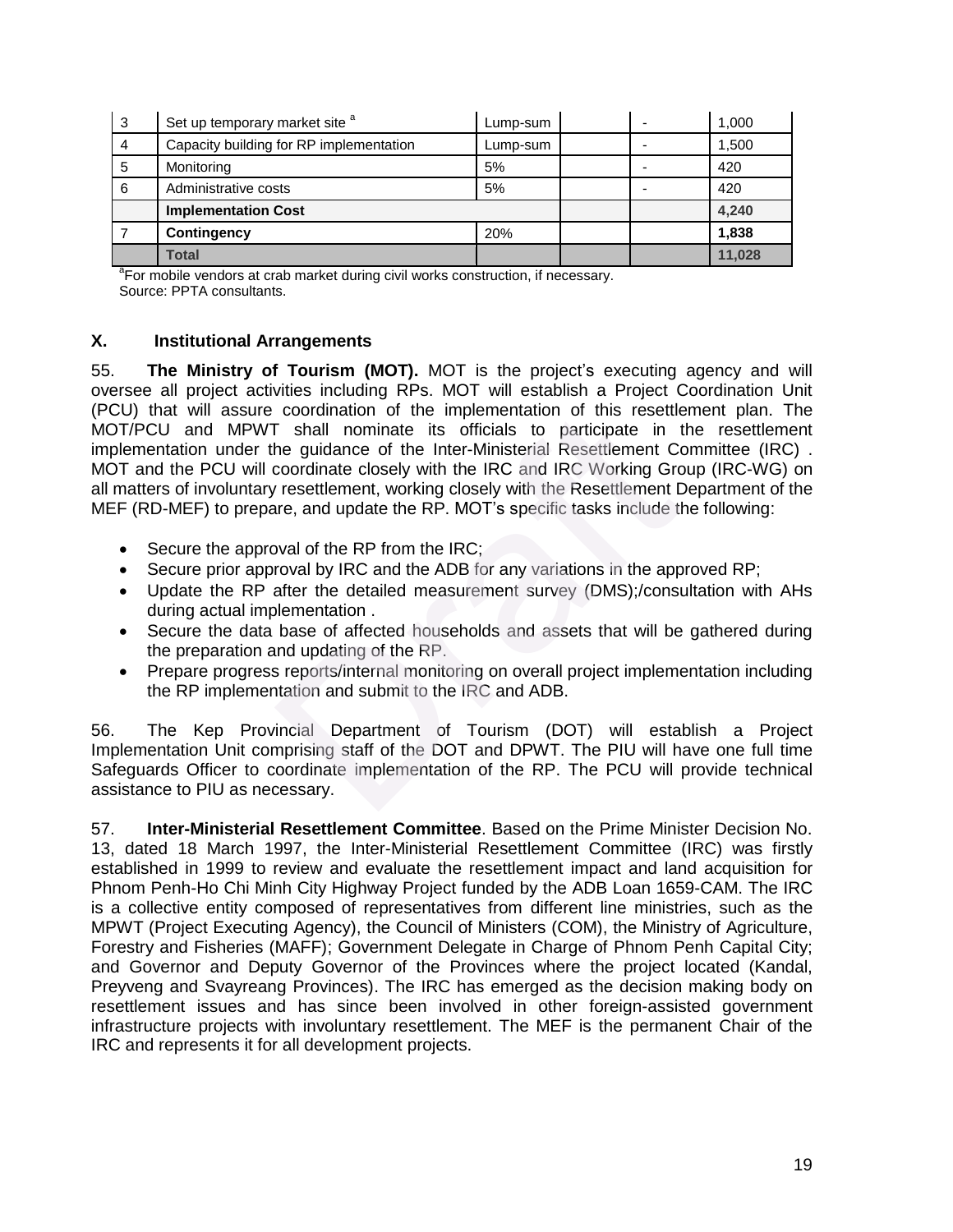58. The IRC shall assume the function of a quasi-regulatory body, ensuring that funds for resettlement are spent properly and that the RP is carried out as intended. The technical arm of the IRC is the RD-MEF, tasked to assist the IRC in carrying out the following:

- Review and approve the RP, ensuring that the RP is consistent with ADB's 2009 Safeguard Policy Statement and later, the loan/project agreement;
- Endorsing the approved RP to ADB;
- Leading the RP implementation at the Project areas such as DMS, public consultations with AHs, information disclosure, etc; based on the agreed policy and principles of this RP;
- Establishing or convening the Provincial Resettlement Committee and its Working Group;
- Securing from the national treasury the budget for carrying out the RP, ensuring that funds are available in a timely manner and in sufficient amounts;
- Approving all disbursements connected with the implementation of the RP, such as payment of compensation and other entitlements, acquisition and preparation of replacement plots, operational expenses of personnel, etc.;
- Ensuring that funds for resettlement are spent judiciously; and

59. **Provincial Resettlement Sub-Committee (PRSC)**: The PRSC is a collegial body at the provincial level headed by the Provincial Governor or Deputy Governor of the Provinces where the Project located. The members of the PRSC are provincial department directors of line ministries represented in the IRC, and also the chiefs of the districts and communes where the Project located. Bourgestation and other entitlements, acquisition and<br>stationarism comments of the minimum and other entitlements, acquisition and<br>ds for resettlement are spent judiciously; and<br>terment Sub-Committee (PRSC): The PRSC is a<br>

60. The technical arm of the PRSC is the Working Group (PRSC-WG). The PRSC-WG is headed by the Chief or Deputy Chief of the Provincial Cabinet, with a Director (or a representative) of the Provincial Department of Public Works and Transport (DPWT) as members. The PRSC-WG has a counterpart at the district level and commune level composed of personnel from various line agencies.

61. The PRSC, through the provincial and district working groups are responsible for the following functions:

- Facilitate public information campaigns, ensuring that the public, especially the AHs, are updated on any developments regarding the project and resettlement activities;
- Participate in the DMS and updating of the census of AHs, including updating of entitlements;
- Spearhead the selection, acquisition, and preparation of replacement plots, including the preparation of a coordinated schedule of delivery of compensation and other entitlements, the relocation of people, harvesting of standing crops, and the start of civil works in a particular section of the project area;
- Spearhead the delivery of compensation and other entitlements to the AHs;
- Receive and act on the complaints and grievances of AHs in accordance with the project resettlement policy; and
- Maintain a record of all public meetings, grievances, and actions taken to address complaints and grievances.

62. The concerned **local administrative authorities** (District/Town and Commune) will coordinate and work closely with IRC during the RP implementation. Their roles and responsibilities are to: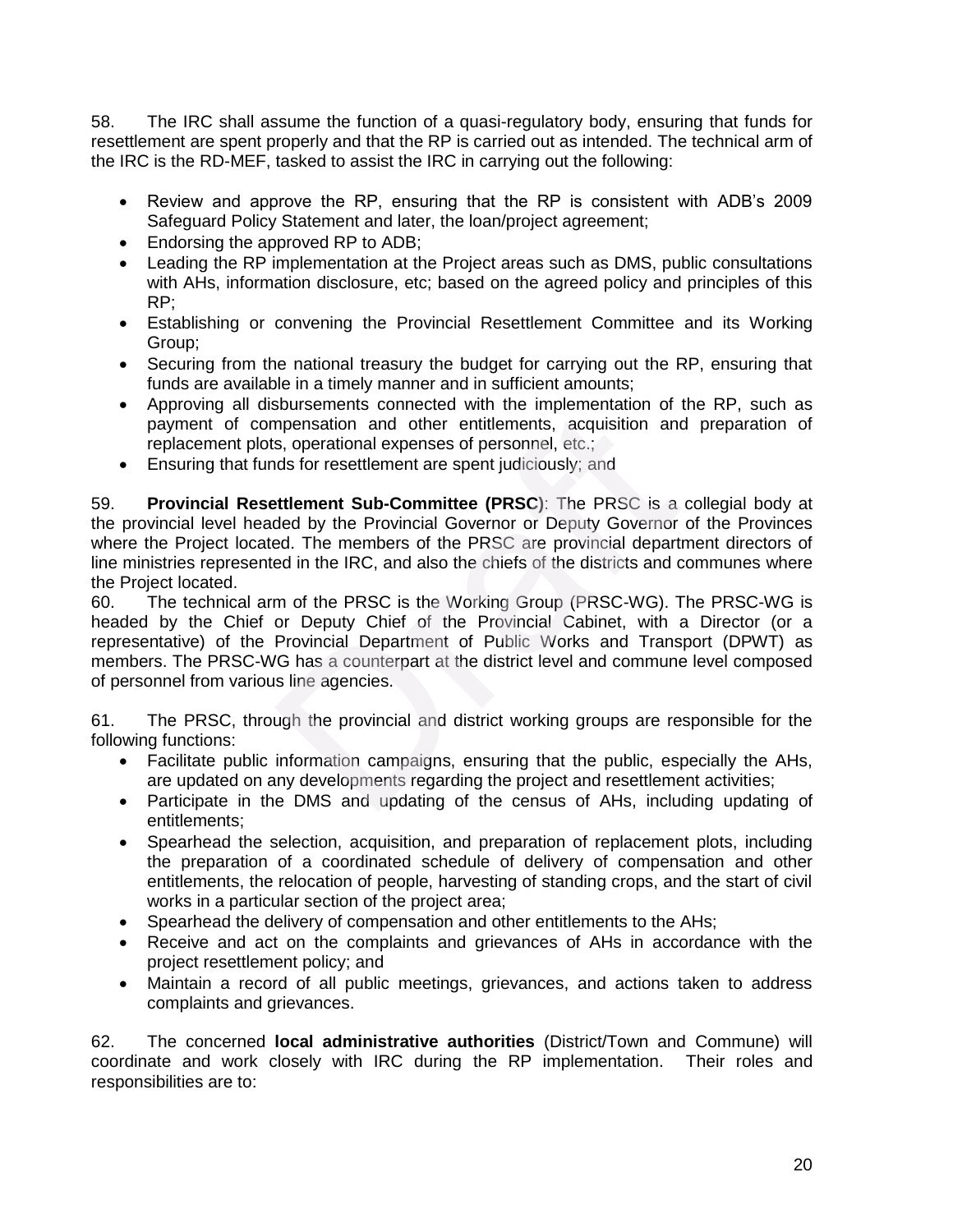- Arrange places for consultation with AHs during the DMS and other resettlement-related activities;
- Facilitate discussions with AHs during the negotiation and compensation process;
- Register new settlers in the area. The local authorities will monitor and be responsible for informing residents and new settlers not to construct houses/structures in the areas where there will be improvement/construction.

63. **Project Consultants.** A national social safeguards specialist (3 months, intermittent inputs) will be hired by (whom) to support the PCU in updating the RP. The resettlement consultant will have experience in both planning and implementation of resettlement plans in Cambodia, and help develop the capacity of national, provincial and local officials responsible for updating, and internal monitoring of the RP. Specific tasks include:

- Assist MOT to update the RP and provided needed technical support to facilitate its approval;
- Ensure that due diligence in implementing the RP is carried out;
- Design and deliver capacity development activities on ADB social safeguard policies for all relevant agencies as needed, including requirements for participation, communication, and gender mainstreaming;
- Assist the PCU and PIU to prepare the methodology and required materials to undertake effective information campaigns about the project resettlement related information, project implementation/construction schedule and conduct of public consultations; diligence in implementing the RP is carried out;<br>er capacity development activities on ADB social safegencies as needed, including requirements from<br>and gender mainstreaming;<br>and PIU to prepare the methodology and requirem
- Assist in the conduct of the information campaigns, public consultation, and community participation on social safeguards;
- Coordinate the detailed measurement survey (DMS)/community consultations, based on detailed engineering design and update the list of affected persons if any change from the preliminary design;
- Verify the calculations of compensation during the RP updating, based on the DMS/community consultations, conducted by the IRC-WG and PRSC-WG, in relation to the provisions of the RP entitlement matrix;
- Participate and monitor compensation payments to AHs and advise the IRC-WG and PRSC-WG of any actions needed to ensure compensation is paid in full and in a timely manner;
- Ensure that grievances are addressed promptly and properly and that the grievance redress mechanism is functioning well;
- Provide periodic training on grievance redress procedures, if necessary;
- Closely coordinate to ensure proper technical and logistical support to PIUs, local administrative authorities, resettlement committees and concerned government departments;
- Establish and implement procedures for internal monitoring;
- Train PIU and PCU assigned social safeguards focal persons to carry out internal monitoring and reporting of the RP implementation;
- Review the survey materials and methods that will be used to complete the detailed measurement survey during detailed design, and recommend improvements as may be required;
- Coordinate with IRC-WG and PRSC-WG in implementing the RP;
- Together with members of the IRC-WG, brief officials at all levels on the content and procedures for implementing the RP and if necessary, provide suggestions to improve procedures for the coordination of resettlement and compensation;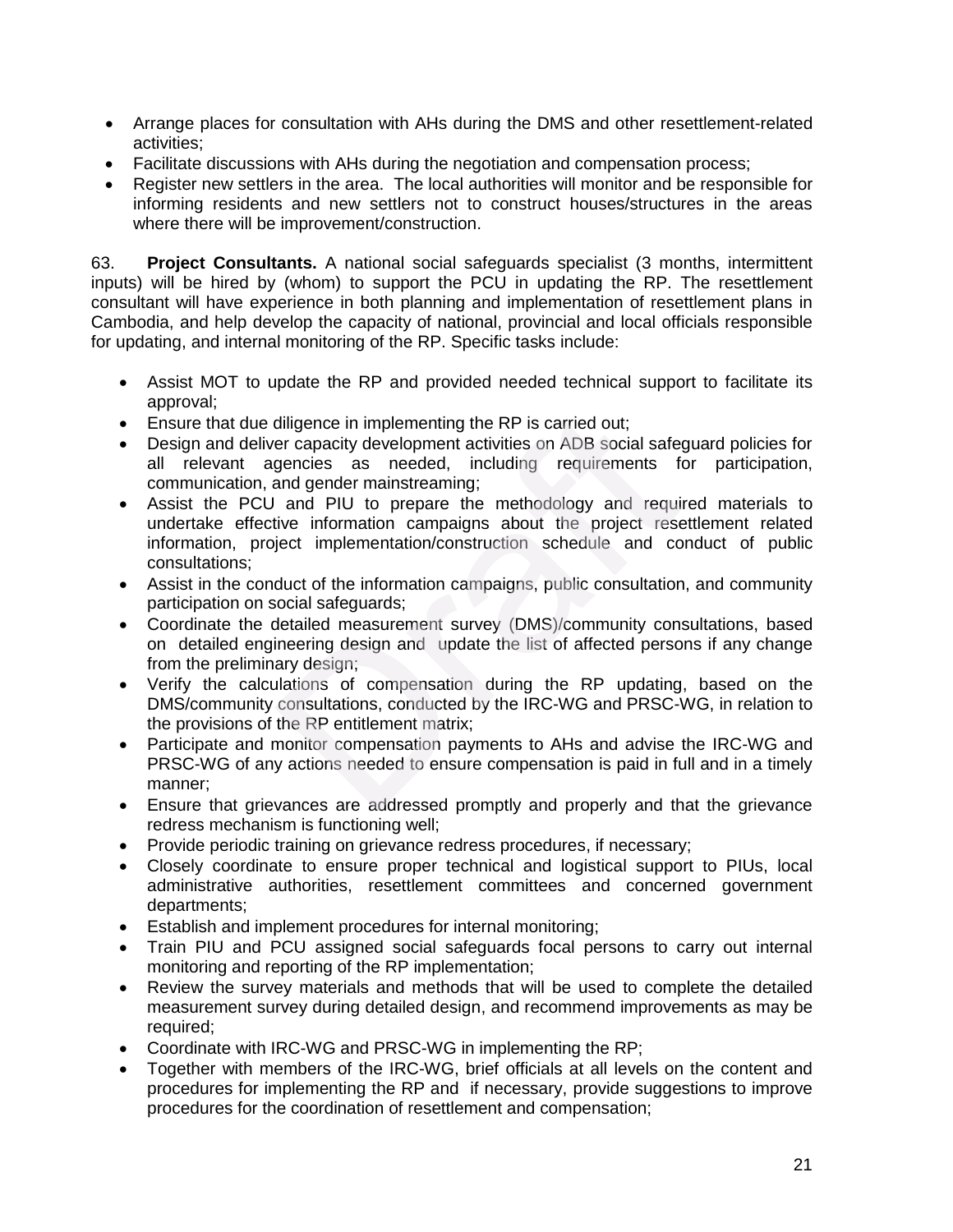Prepare quarterly status reports and periodic spot checks on the implementation of RP, to be submitted to IRC and ADB through the PIU and PCU.

# **XI. Indicative Implementation Schedule**

64. All resettlement activities will be coordinated with the civil works schedule. The civil works contract shall not be awarded until the updated RP has been reviewed and approved by ADB. All the resettlement impacts are expected to be limited to the construction period and hence will be assessed further and paid based on actual loss. The tentative implementation schedule for resettlement actions is in Table 7.

| <b>Tasks</b>                                                                                                                                                                                                                                                                                                                                                                                 | <b>Schedule</b>   |  |  |
|----------------------------------------------------------------------------------------------------------------------------------------------------------------------------------------------------------------------------------------------------------------------------------------------------------------------------------------------------------------------------------------------|-------------------|--|--|
| Establish the PCU and PIUs                                                                                                                                                                                                                                                                                                                                                                   | Quarter 1, Year 1 |  |  |
| Undertake consultation and participation programs                                                                                                                                                                                                                                                                                                                                            | Continuous        |  |  |
| Establish compensation and resettlement committees at all levels                                                                                                                                                                                                                                                                                                                             | Quarter 2, Year 1 |  |  |
| Updated census of affected persons and carry out detailed measurement<br>survey (after detailed design)                                                                                                                                                                                                                                                                                      | Quarter 1, Year 2 |  |  |
| Prepare and confirm post-construction plan for market upgrades (at detail<br>design)                                                                                                                                                                                                                                                                                                         | Quarter 1, Year 2 |  |  |
| Update RP and obtain ADB concurrence                                                                                                                                                                                                                                                                                                                                                         | Quarter 2, Year 2 |  |  |
| Establish temporary market spaces, if needed                                                                                                                                                                                                                                                                                                                                                 | Quarter 3, Year 2 |  |  |
| Start of civil works                                                                                                                                                                                                                                                                                                                                                                         | Quarter 3, Year 2 |  |  |
| Present compensation payment during construction based on actual losses<br>to AHs in Kep crab market                                                                                                                                                                                                                                                                                         | Quarter 3, Year 2 |  |  |
| Internal monitoring                                                                                                                                                                                                                                                                                                                                                                          | Continuous        |  |  |
| XII.<br><b>Monitoring and Reporting</b><br>Monitoring and evaluation of the RP allows project owners to ensure smooth progress<br>65.<br>of RP implementation by providing a review of information on the progress of implementation of<br>RP activities. Importantly, monitoring must also address the degree to which the resettlement<br>activities have achieved their desired outcomes. |                   |  |  |

## **Table 7: Implementation Schedule**

# **XII. Monitoring and Reporting**

66. These monitoring objectives will be addressed through internal monitoring by the MOTbased PCU at the central level and the Kep DOT-based PIU. The PCU and PIU will designate Safeguards Officers, which will be responsible for internal monitoring. The National Resettlement Specialists will support the PCUs and PIUs in monitoring. The scale of resettlement does not warrant an external monitor. This requirement will be reassessed if any changes during the RP updating so warrant.

67. The role of internal monitoring and evaluation is to ensure that resettlement institutions are well functioning during the course of project implementation, and that the resettlement activities are undertaken in accordance with the implementation schedule described in the undated RP. In this way, the protection of AHs' interests and the schedule for civil works can be assured.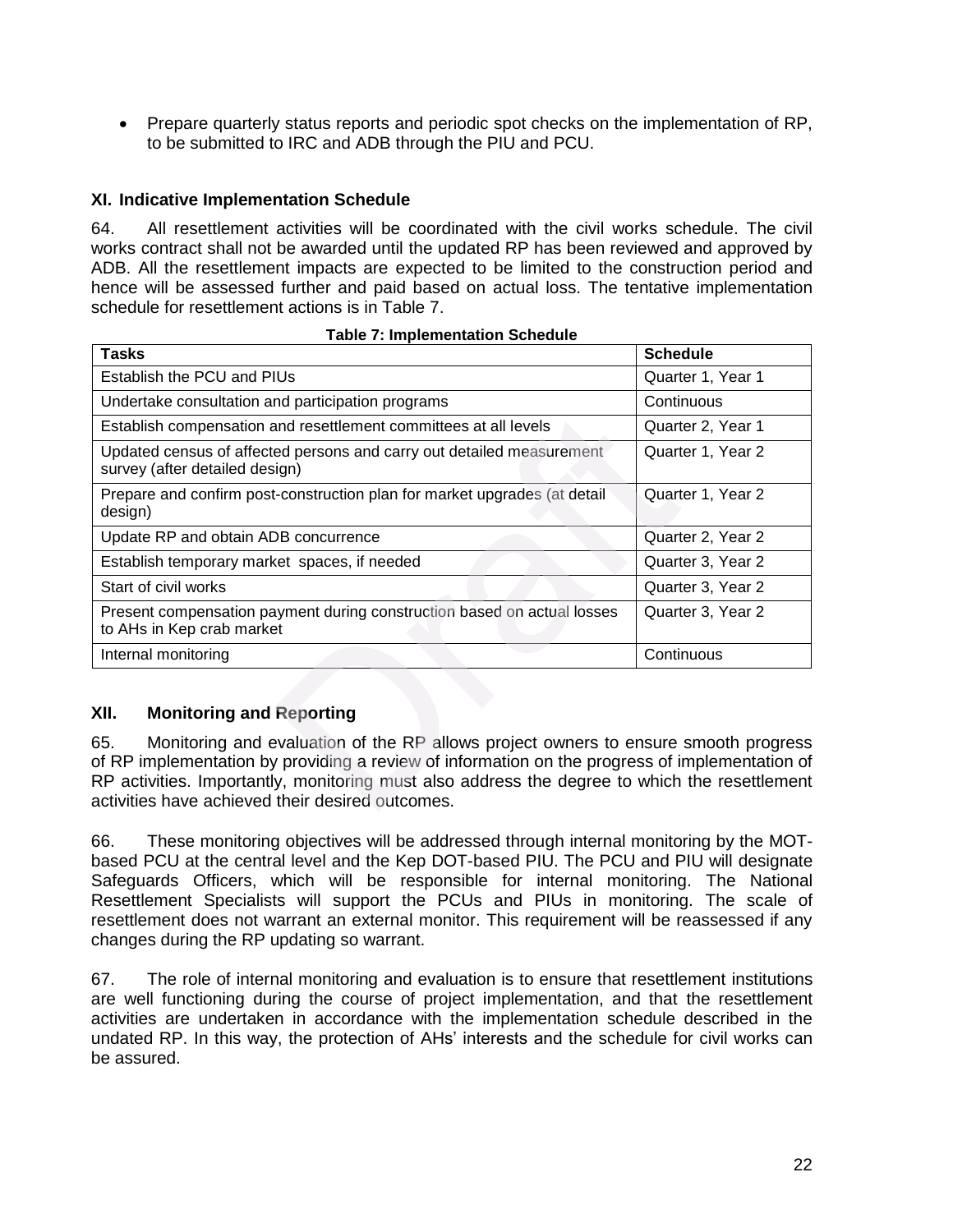68. The primary responsibility for internal monitoring lies with MOT as the project executing agency. MOT will be responsible for overseeing the formation, function, and activities of the Kep DOT, and through quarterly monitoring reports, summarize this progress. All monitoring data will be collected to ensure sex and ethnicity disaggregation.

69. The indicators that will be monitored regularly are in Table 6 (as applicable, based on the DMS and updated RP).

| Type                                | <b>Indicator</b>                                                   | <b>Examples of Indicators</b>                                                                                                                                                                                                                                                                                                                                                         |
|-------------------------------------|--------------------------------------------------------------------|---------------------------------------------------------------------------------------------------------------------------------------------------------------------------------------------------------------------------------------------------------------------------------------------------------------------------------------------------------------------------------------|
| <b>Process</b><br><b>Indicators</b> | Consultation,<br>Participation, and<br><b>Grievance Resolution</b> | PRSC-WG established<br>$\bullet$<br>Summary RP available at relevant Commune Offices; design plan<br>$\bullet$<br>posted in subproject area (at market)<br>Consultations and participation undertaken as scheduled in the RP<br>$\bullet$<br>Grievances by type and resolution<br>$\bullet$<br>Number of locally-based organizations participating in project<br>$\bullet$            |
| Output<br><b>Indicators</b>         | Compensation and<br>Rehabilitation                                 | Number of business owners compensated by type of loss<br>$\bullet$<br>Amount compensated by type and owner<br>٠<br>Number and amount of payment paid<br>$\bullet$<br>Number of temporary mobile vendor sites established at crab<br>$\bullet$<br>market<br>Number of owners requesting additional assistance, if any.<br>$\bullet$<br>Data to be disaggregated by gender<br>$\bullet$ |
|                                     |                                                                    |                                                                                                                                                                                                                                                                                                                                                                                       |

| Table 6: Monitoring and Evaluation Indicators |  |
|-----------------------------------------------|--|
|-----------------------------------------------|--|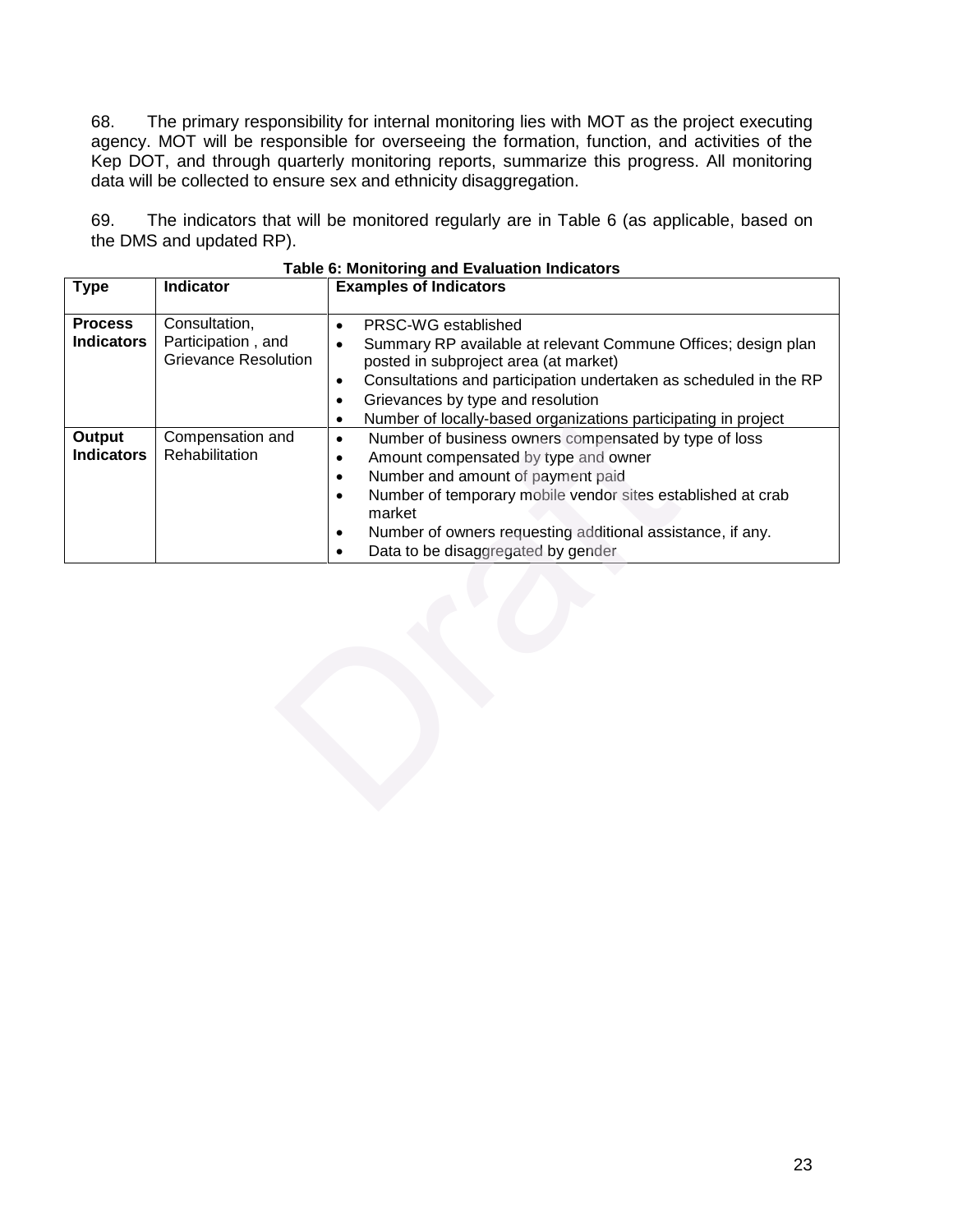# **Annex 1: Minutes of Meeting – Kep Resettlement Consultations**

## **Kep Crab Market Environmental Improvements**

Province: Kep District: Kep City SangkatPrey Thom Village/s: Thmey

## **Objective**

The PPTA consultants provided an introduction/briefing on LARC aspects to businesses/residents (restaurant owners/renter) with provincial representatives and consultant staff, along with conducting IOL in the subproject implementation area. PPTA Consultants provided information about the subproject, the expected impact on the businesses, ADB and Government of Cambodia social safeguards policies, entitlement policies and eligibility, including the cut-off date.

#### **Date of Consultation**

#### **Summary of Consultation**

#### **1. Participants:**

| Total | No. of<br>female participants | No. of<br>male participants                                     | Main ethnic group | Minority group |
|-------|-------------------------------|-----------------------------------------------------------------|-------------------|----------------|
| 26    | 22                            |                                                                 | Khmer             |                |
|       |                               | Names of participants are shown in the attached attendance list |                   |                |

## **2. Public attitudes to the project and resettlement (extract of discussed items)**

|       | <b>Date of Consultation</b>                                                                           |                                              |                |             |                   |                  |                |                |
|-------|-------------------------------------------------------------------------------------------------------|----------------------------------------------|----------------|-------------|-------------------|------------------|----------------|----------------|
|       | Date: 19 September 2013                                                                               |                                              |                |             |                   |                  |                |                |
|       | <b>Summary of Consultation</b>                                                                        |                                              |                |             |                   |                  |                |                |
|       | 1. Participants:                                                                                      |                                              |                |             |                   |                  |                |                |
| Total | No. of<br>female participants                                                                         | No. of<br>male participants                  |                |             | Main ethnic group |                  | Minority group |                |
| 26    | 22                                                                                                    | 4                                            |                | Khmer       |                   | $\boldsymbol{0}$ |                |                |
|       | Names of participants are shown in the attached attendance list                                       |                                              |                |             |                   |                  |                |                |
|       | 2. Public attitudes to the project and resettlement (extract of discussed items)                      |                                              |                |             |                   |                  |                |                |
|       |                                                                                                       |                                              |                | Respondents |                   |                  |                |                |
|       | Questions/Issues                                                                                      |                                              | Male           |             |                   | Female           |                |                |
|       |                                                                                                       |                                              | Yes            | No          | Unclear           | Yes              | No             | Unclear        |
| 2.1   | Do you support the project?                                                                           |                                              | 04             | $\mathbf 0$ | $\overline{0}$    | 22               | 0              | 0              |
| 2.2   | Do you support the waste water treatment plan?                                                        |                                              | 04             | 0           | $\overline{0}$    | 22               | 0              | $\mathbf 0$    |
| 2.3   | passing the front of your compound restaurant?                                                        | Would you agree in permanent sewer pipe      | 04             | $\Omega$    | $\Omega$          | 22               | 0              | 0              |
| 2.4   | Would you agree in temporary construction the<br>sewer pipe in front of your restaurant compound?     |                                              | 04             | $\mathbf 0$ | $\overline{0}$    | 22               | 0              | 0              |
|       |                                                                                                       |                                              |                | Respondents |                   |                  |                |                |
|       | Questions/Issues                                                                                      |                                              | Male           |             |                   | Female           |                |                |
|       |                                                                                                       |                                              | Yes            | No          | Unclear           | Yes              | No             | Unclear        |
| 2.5   | In case private land had to be acquired by the project which compensation option would you<br>prefer: |                                              |                |             |                   |                  |                |                |
|       | Project                                                                                               | Donation of land as your contribution to the | 04             | $\Omega$    | $\Omega$          | 22               | $\mathbf 0$    | $\overline{0}$ |
|       | $\bullet$                                                                                             | Land for land compensation in specific case  | $\overline{0}$ | 04          | $\overline{0}$    | $\mathbf 0$      | 22             | $\mathbf 0$    |
|       | $\bullet$                                                                                             | Land for land compensation in any case       | $\overline{0}$ | 04          | $\overline{0}$    | $\mathbf 0$      | 22             | $\mathbf 0$    |
|       |                                                                                                       | Cash compensation for land in specific case  | $\overline{0}$ | 04          | $\Omega$          | $\mathbf 0$      | 22             | 0              |